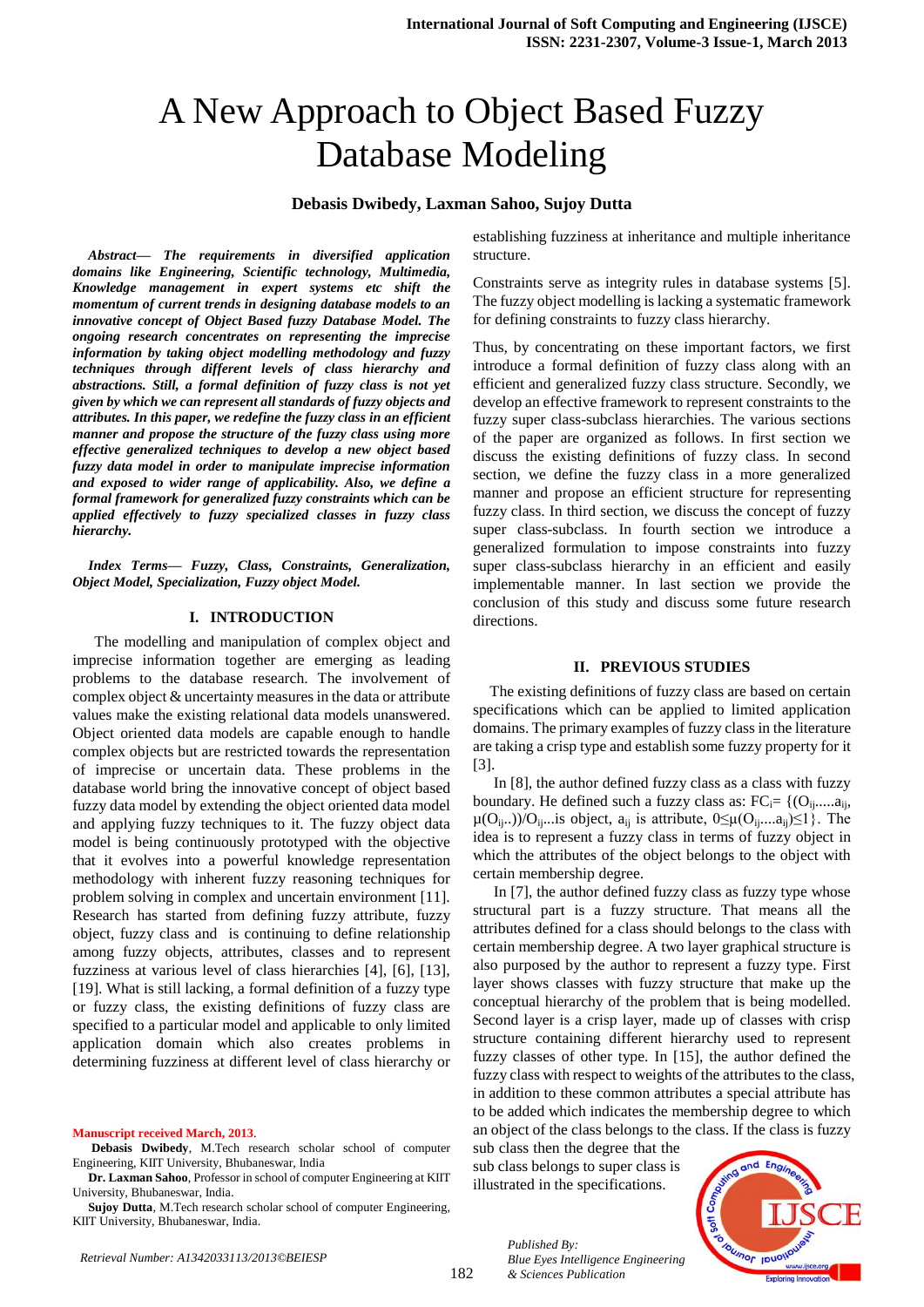In [5], the author defined a fuzzy class in terms of attributes belongs to fuzzy class or objects belongs to the fuzzy class. If attributes belongs to the class takes values from fuzzy domain or contains fuzzy value then the class is fuzzy. Similarly when the objects form the class contains uncertain value then class is fuzzy.

In [10], the author extended the work of [15] and represented three level of fuzziness. First, fuzziness of the class belongs to the database model. Second fuzziness of objects belongs to the class. Third, fuzziness in terms of attributes belongs to the object or class. Fuzziness of the class belongs to the model is represented as: CLASS NAME WITH m DEGREE. Fuzziness in terms of instance belongs to the class can be represented by  $\lambda$ . Fuzziness of attributes belongs to the class is represented in two ways: 1) FUZZY attribute name: when attribute take value from fuzzy domain.

2) ATTRIBUTE NAME WITH m DEGREE: when attribute value domain is fuzzy.

All the above representations of fuzzy class reflect to more or less a same concept or single point of view specified to only some specific application area. A fuzzy class needs to be defined with respect to specific relationship between two objects, an object and its type, super type-subtype and purpose of relationship [23]. The existing fuzzy class structure is lacking of flexibility to cater the representations of all type of fuzzy value as it is concentrated on a single point of specification, due to lack of a formal or general specifications it needs to be redefined to represent more complex or advanced requirements. A formal definition of fuzzy class is needed which incorporates a wider range of possibilities within it. The fuzzy class structure should be designed in such a way that it can accommodate all possible type of attributes of a class and have the portability to add more features when the requirements gets changed.

# **III. A NEW DEFINITION TO FUZZY CLASS**

We define the fuzzy class as a specialized crisp class with an added linguistic label which comprises of general attributes, fuzzy attributes, and iterative attribute or special object.

A fuzzy class must contain either all of the above mentioned attributes or some of the attributes.

We introduce the concept of "Iterative fuzzy attribute or Special object". An iterative fuzzy attribute is an attribute or special object which is having its own properties or attributes. It is quite often seen in many applications like knowledge management and expert systems, where we have classes consist of attribute which can be decomposed into further more simplified attributes. The existing fuzzy object models do not provide any interface to represent or manipulate such an attribute, which shows their lacking in uniform formalization towards the global representations of fuzzy class at any circumstances.

The representation of a new fuzzy class structure along with fuzzy iterative attribute is given as follows:

# HIGHRANKED DEPT



# Fig. REPRESENTION OF FUZZY CLASS

We represent such a fuzzy class by two dashed line class diagrams with little modifications of general object oriented class diagram. For example, an application demands to represent all the departments of our country into three distinct categories:

HIGHRANKEDDEPT, MEDIUMRANKEDDEPT, and LOWRANKEDDEPT. All these classes are specialized classes of the class DEPT and are associated with a linguistic label which clearly indicates their fuzziness.

Fig I shows the representation of a fuzzy class HIGHRANKEDDEPT. The proposed model of fuzzy class consists of two dashed rectangles each divided into two parts. The first rectangle represents the fuzzy class whose name placed at top of it, the first part of the rectangle shows the membership degree of the fuzzy class belongs to the data model or its membership degree to the super class if it is the sub class and is represented by the symbol"  $\lambda$ ". The second part of the rectangle represents all type of attributes possible for the fuzzy class. A general attribute is represented as: ATTRIBUTE NAME.

An attribute which takes value from a fuzzy domain like AGE which might take fuzzy values as young, middle aged, old etc is represented as:

FUZZY ATTRIBUTE NAME.

An attribute whose value is uncertain or imprecise is represented as:

ATTRIBUTE NAME WITH m DEGREE.

For example, all the departments may or may not have their own library so we can write LIBRAY WITH 0.8 DEGREE. A fuzzy iterative attribute is represented as:

ATTRIBUTE NAME \*.

For example, EMPLOYEE \*.

The second dashed rectangle represents a fuzzy iterative attribute along with its associated properties. The first part of the rectangle shows the membership degree of the fuzzy iterative attribute to the fuzzy class and is represented as:

 $\mu_{\text{attribute name}}^*$ .

*Published By:*

*& Sciences Publication* 

The second part of the rectangle represents the properties of the fuzzy iterative attribute headed by the name of fuzzy iterative attribute. The fuzzy class and its fuzzy iterative attribute are associated with a dashed arrow labelled with ITERATIVE \*.

*Blue Eyes Intelligence Engineering* 

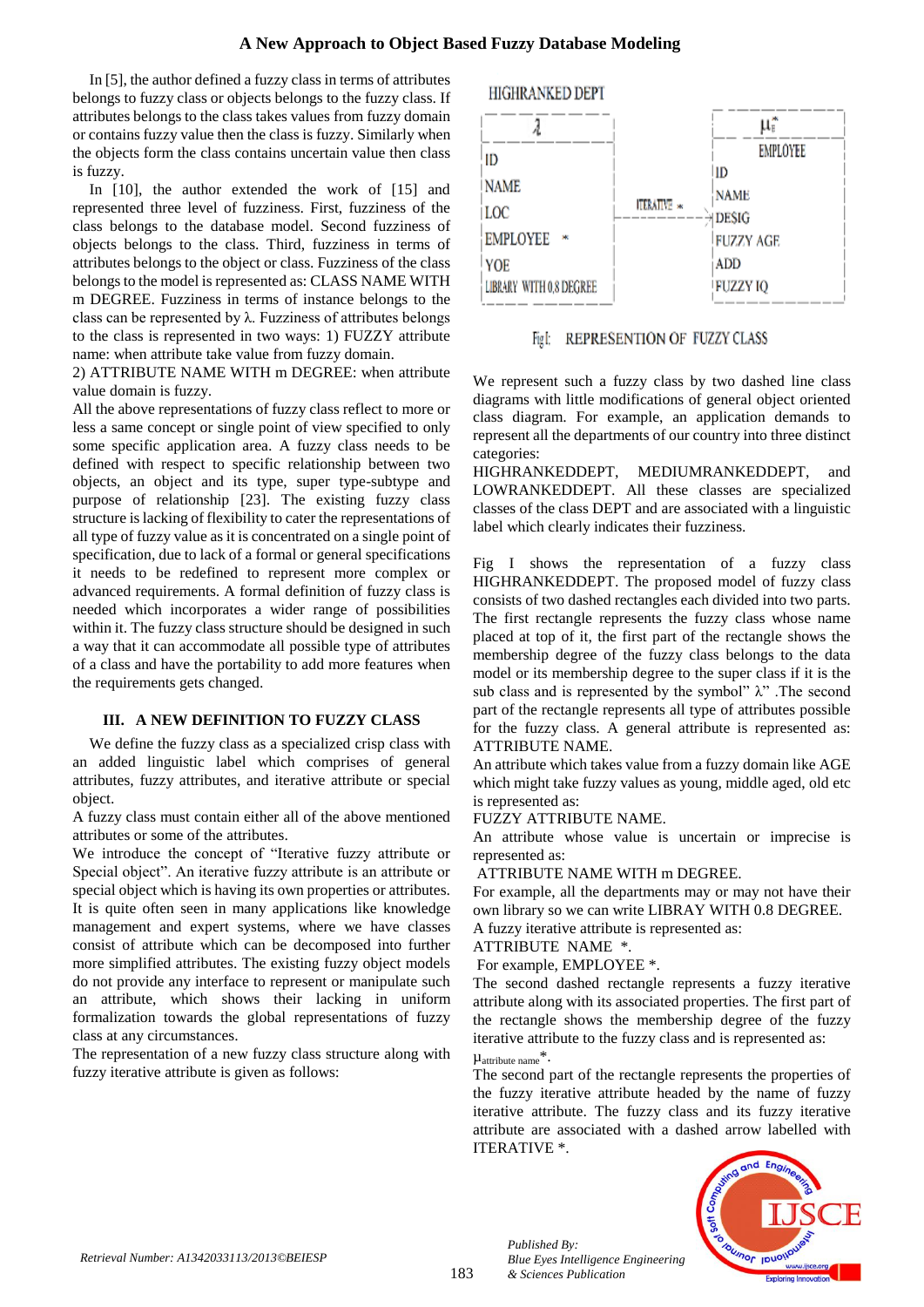If the fuzzy iterative attribute contains another iterative attribute then it can also be represented through another dashed rectangle of same type and the association between these two attributes can be represented as a dashed arrow labelled with ITERATIVE \*\*.

The proposed model is flexible enough to represent and manipulate a fuzzy class in a more efficient way considering a wider range of possibilities of fuzziness in the classes to cater services to diversified application domains. The model strictly follows the ODMG guidelines and is easy to implement. The portability inside the model will also encourage adding more features as per requirements. Above all, the model is very simple and easy to understand and can surely serve as a conceptual modelling for object based fuzzy database.

## **IV. FUZZY SUPER CLASS- SUBCLASS**

The definitions of fuzzy super class-sub class relationship is provided by many researchers in various way by using fuzzy techniques, probability theory, possibility theory and inclusion degree [7], [10], [14], [15]. The concept of property inheritance is extensively used to define the fuzzy super class-sub class relationship [17]. All these researches roam around a central concept that states, a class is a sub class of a super class if and only if for any fuzzy object belongs to the class, if the membership degree that it belongs to the super class is greater than the membership degree that it belongs to the corresponding class and the membership degree that it belongs to the corresponding class is greater than a given threshold value [10]. Another important aspect that is being frequently reflected in the literature is that the inclusion degree of attribute value domain of one class with respect to another class attribute value domain establishes the relationship between fuzzy super class-subclass. A subclass formed from a fuzzy super class is also fuzzy or vice versa. The instances of all fuzzy subclasses belong to the fuzzy super class but it may happen, some of the instances of the super class may not belong to any of the fuzzy subclasses. In fuzzy subclass-super class hierarchy, each subclass belongs to its super class with certain membership degree and is formed from super class on the basis of a special attribute type of the super class. Most of the fuzzy application environment requires the organization of the data in fuzzy subclass-super class hierarchy in order to manipulate the imprecise or uncertain data values in an efficient manner. Since the hierarchy provides an inevitable part of conceptual fuzzy object modeling, we should be in a state to represent all shots of operations that can be performed with subclass-super class hierarchy. In the next section we provide a simplified framework for representing constraints to the fuzzy super class-subclass relationship.

## **V. CONSTRAINTS TO FUZZY SUPER CLASS-SUBCLASS**

Constraints are used to enforce integrity rules on databases and to specify formal semantics of a database schema [12]. Constraints also play vital role in a database design because these are the rules or sometimes called business logic which restricts the participation of an object or entity in a relationship when it is not required. Defining constraints in a fuzzy object model is a challenge because there is partial belonging of attributes to the object and partial membership of an object to a class occurs. The partial applicability of class properties and uncertainty in attribute values in the fuzzy object data models restrict the researchers to define constraints to fuzzy object data model. However, very few are able to represent constraints to a fuzzy object data model but are theoretically more complex, so difficult to implement.

Here we introduce a formal definition of constraints to fuzzy super class-subclass hierarchy. We focus on defining generalized constraints that can be imposed to a fuzzy class hierarchy to maintain integrity among the fuzzy objects or classes and to restrict the fuzzy sub classes to overlap with in each other domains. We propose following type of fuzzy constraints to fuzzy super class-subclass hierarchy those are:

# *A. Fuzzy Condition Defined Constraint*

This is a constraint to fuzzy specialized classes which states that if at all, an instance can belong to any of the subclasses in a super class-subclass hierarchy with certain membership degree but it will only belongs to a particular fuzzy sub class among the subclasses of the super class to which it satisfy a "Fuzzy condition" which make the sub classes to be the value of one of the subclasses.

We can fuzzily define this concept as: Let's assume X be the fuzzy super class.  $Y_1, Y_2, \ldots, Y_n$  be the fuzzy subclasses of  $X$ .  $e_1$  is an instance of  $X$ .

 $\mu_X(e_1)$  is the membership degree to which  $e_1 \in X$ .

µY1(e1), µY2(e1),……………µYn(e1) are the membership degree of the instance  $e_1$  belongs to the sub classes  $Y_1, Y_2$ ,  $\ldots$ ............ $Y_n$  respectively.

Now, we can put the constraint on  $e_1$  to belong to a particular class suppose  $Y_1$ . So  $e_1 \in Y_1$  if and only if it satisfies the following fuzzy condition:

 $Max((\mu_X(e_1) \land \mu_{Y1}(e_1)), \mu_{Y2}(e_1), \ldots, \mu_{Yn}(e_1)) = \mu_{Y1}(e_1)$ 

The statement  $\mu_X(e_1) \wedge \mu_{Y_1}(e_1)$  in the formulation ensures that X is the super class of the given sub classes and the instance should have greater membership degree to it than other subclasses keeping the integrity within the subclass-super class relationships and providing a generalized constraint.

# *B. Fuzzy Disjoint Constraint*

Fuzzy disjoint constraints specify that the fuzzy subclasses of specialization must be disjoint. That means an instance of the super class belongs to at most one subclass.



.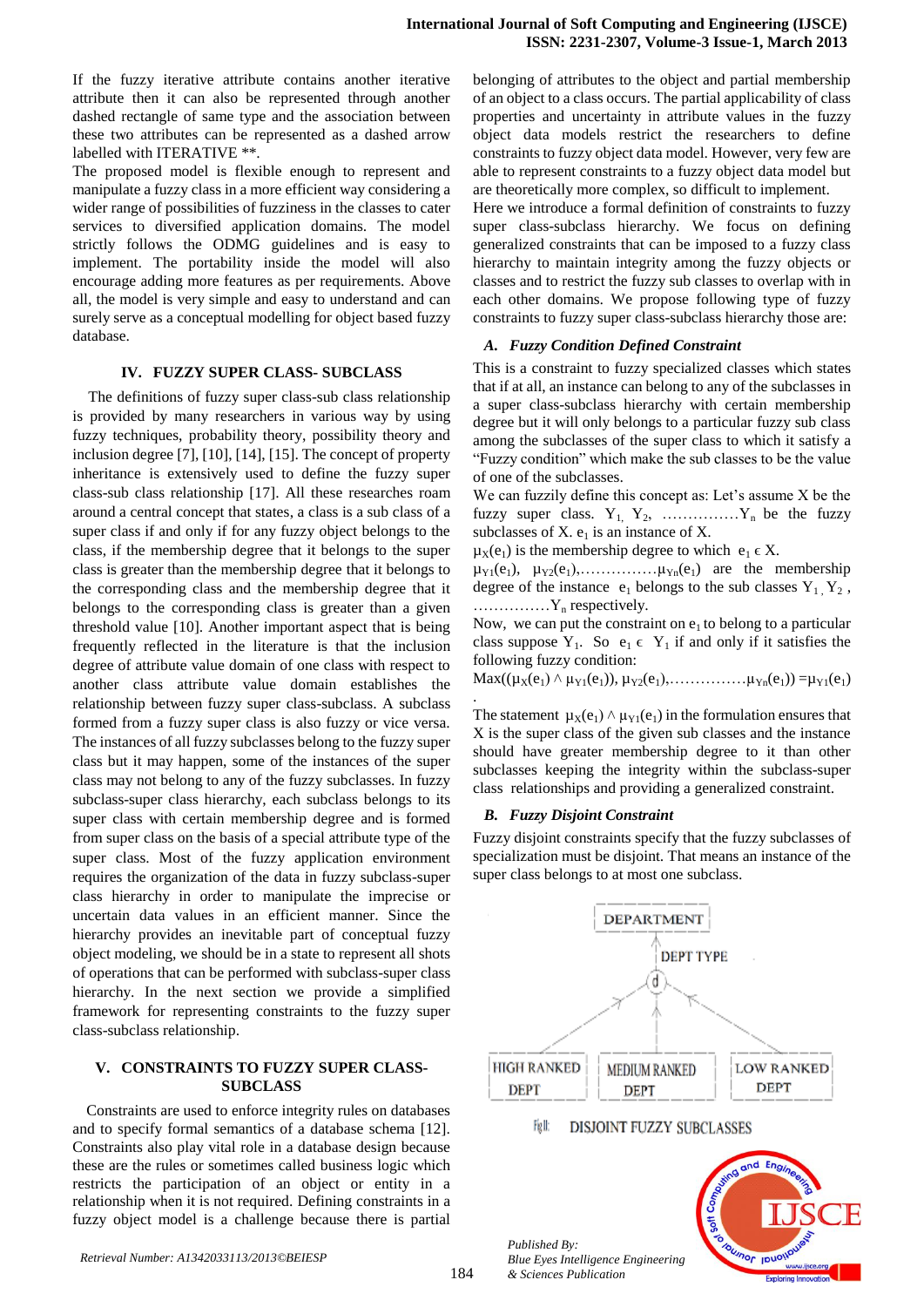The subclasses are constraint to be disjoint to restrict their set of entities to be overlapped. Fig II shows the representation of disjoint fuzzy subclasses.

The fuzzy disjoint constraint that we propose says that an instance belongs to the subclass to which it has higher membership grade or it will not belongs to any of the subclasses if its membership grade to all the fuzzy subclasses is zero.

Assume, X is the super class &  $Y_1, Y_2, \ldots, Y_n$  be the fuzzy subclasses of X.  $e_1$  is an instance of X.

 $\mu_X(e_1)$  is the membership degree to which  $e_1 \in X$ .

µY1(e1), µY2(e1),……………µYn(e1) are the membership degree of the instance  $e_1$  belongs to the sub classes  $Y_1, Y_2$ , ……………Y<sup>n</sup> respectively.

Now, to make the subclasses disjoint we need to formulate that each instance either belong to one of the fuzzy subclass to which its membership grade is highest or does not belong to any of the fuzzy subclasses if its membership grade to all the fuzzy subclasses is zero.

We can represent the concept with the fuzzy formulation:

 $\left(\forall e\right) \{1 \ge \max (\mu_{Y1}(e), \mu_{Y2}(e), \ldots, \ldots, \mu_{Yn}(e)) \ge 0\}$ 

All the constraints that we have discussed are more generic type and can be imposed to fuzzy super class-subclass hierarchy of any kind fuzzy object database model. The transparency in the constraint definition makes it more flexible for implementation. We have taken some general concepts of object modeling to define the constraints, so they are easy to understand as compare to the existing complex definitions which also generates a path for further research in imposing constraints to fuzzy conceptual modeling.

### **VI. FUTURE RESEARCH DIRECTION AND CONCLUSION**

In this study, we investigate by defining a new fuzzy class structure in an efficient and more effective generalized technique to develop the new fuzzy object database model in order to manipulate uncertain or imprecise data. The main advantages of the proposed model are its ability to represent all levels of fuzzy classes, fuzzy objects and fuzzy attributes. The model is strictly following the guidelines of ODMG de facto standard and also easy to understand and implement. The proposed fuzzy constraints are also general in nature which supports the modeling of integrity rules and provides extra facilities for modeling of semantics of a database. We will extend the study further to define and manipulate the fuzzy inheritance structure, fuzzy casual relations, fuzzy exception handling which emerge as the biggest challenging aspects in the fuzzy object database research. The future study will also emphasize on mapping the fuzzy class model into fuzzy object oriented databases, design a systematic algebra for fuzzy object query processing and query optimization. The research will remain in progress to establish a complete formalization of object based fuzzy database.

# **REFERENCES**

- 1. Zadeh, L.A. Fuzzy sets. *Information and control*, 8(3), pp. 338-353, 1965.
- 2. Zadeh, L.A. Fuzzy sets as a basis for a theory of possibility. *Fuzzy sets and systems*, 1(1), PP. 3-28, 1978
- 3. Cross, V.Caluwe, R. & Vangyseghem N.A perspective from the fuzzy object data management group (FODMG). *In proceedings of the 1997 IEEE International conference on Fuzzy systems*, 2, PP. 721-728, 1997.
- 4. Bordogna, G.,Pasi, G. & Lucarella,D. A Fuzzy Object oriented data model for managing vague and uncertain information. *International Journal of Intelligent system*,14, PP. 623-651, 1999
- 5. Zvieli, A. & Chen P.P. Entity relationship modeling and fuzzy databases*. In proceeding of the 1986 IEEE International Conference on Data Engineering*, PP. 320-327, 1986.
- 6. Ma, Z.M, Zhang, W.J, MA, W.Y., & Chen, G,Q.Conceptual design of fuzzy object oriented databases using extended entity relation model 16, PP. 697-711, 2001.
- 7. Marin, N., Vila, M.A. & Pons, O. Fuzzy type: A new concept of type for managing vague structure. *International Journal of Intelligent systems*, 15, PP. 1061-1085, 2000.
- 8. Nahle Ibrahim 2008. Creation of Fuzzy Object Database. *KMITL Sci.J* vol.8, No.1.
- 9. Z.M. Ma. Fuzzy Information modeling with UML in advances in fuzzy object oriented database modeling and applications, eds. *Z.Ma,Idea group publishing*, PP. 153-175, 2004.
- 10. Sahoo Laxman & Shukla Praveen. Fuzzy Techniques in object based modeling. *International Journal on Information Science and computing*, Vol.2, No.1, PP. 93-97, 2008.
- 11. Cross, V., & Firat, A. Fuzzy objects for geographical Information systems. *Fuzzy sets and systems*, 113, PP. 19-36, 2000.
- 12. Tre De G. An algebra for querying a constraint defined fuzzy and uncertain object oriented database model. *IEEE Transactions on Fuzzy Systems*, PP. 2138-2143, 2001.
- 13. Yazici.A, Koyuncu.M. IFOOD: An Intelligent Fuzzy Object oriented Database Architecture. *IEEE Transaction on knowledge and Data mining*, Vol.15, No.5, PP. 1137-1154, 2003
- 14. Ma, Z.M, Zhang, W.J. Extending Object oriented Databases for Fuzzy Information modeling. *Information Systems*, 29(5), PP. 421-435, 2004.
- 15. Vladarean Cristina . Extending Object oriented databases for fuzzy Information modeling. *ROMAI J*., 2, PP. 225-237, 2006.
- 16. Chen G., Kerre E.E. Extending ER-EER concepts towards Fuzzy conceptual Data modeling*. Proceedings of 1998 IEEE International conference on Fuzzy systems, PP. 1320-1325, 1998.*
- 17. Yazici. A, & Bosan-Korpeoglu. An active Fuzzy Object oriented Database approach. *IEEE International conference on Fuzzy systems, PP. 885-888, 2004.*
- 18. Ma. Z. Fuzzy Database modeling with XML*. Advances in Database Systems, Vol.29, springer 2005.*
- 19. Dubois, D. Prade, H., & Rossazza, J.P. Vagueness, typicality and uncertainty in class hierarchies. International Journal of Intelligent Systems, 6, PP. 167-183, 1991.
- 20. Cueves L., Marin N., Pons. O., Vila, Ma. Pg4DB: A Fuzzy Object Relational system. Fuzzy *Sets and systems*, Vol. 159, PP. 1500-1514, 2008.
- 21. Conred, R., Scheffiner, D.,& Freytag, J.C.. XML conceptual modeling using UML*. In proceedings of 9th I nternational conference on conceptual modeling,PP. 558-571, 2000*
- 22. Ma. Z.M, Shen.S. Modeling of Fuzzy information in the IF2O and Object oriented data models*. Journal of Intelligent and fuzzy systems, Vol.17, No. 6, PP. 597-612. 2006*
- 23. Marin, N. Medina, J. M., Pons, Sanchez, D., & vila Ma. Complex Object comparison in a Fuzzy context*. Information and software Technology*, 45(7), PP. 431-444, 2003.

# **AUTHORS PROFILE**



**Debasis Dwibedy** received his B.Tech degree in the year 2010 from BIET Bhadrak affiliated to BPUT University, Odisha and currently pursuing M.Tech in Computer Science Engineering from KIIT University, Bhubaneswar. He was involved in Java application based project Banking automation System during his B.Tech. .His research area includes Database systems, Fuzzy Object Databases, Object Modeling and soft computing.